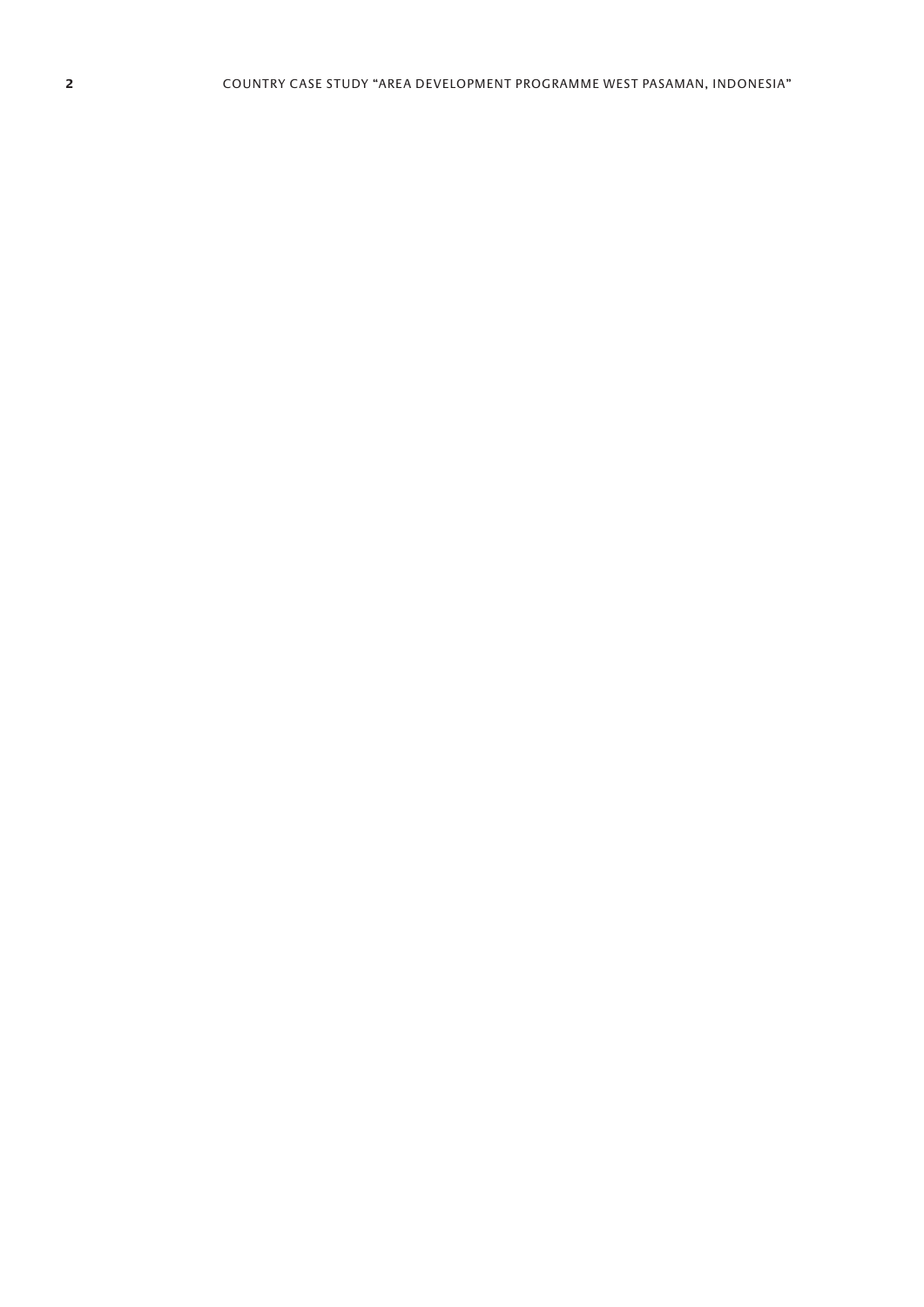## Preface

This study was commissioned by the BMZ (Division for Evaluation of Development Cooperation). It is an independent evaluation that was **carried out by PPA Consultants in association with PT Profil Mitra Abadi, Djakarta, Indonesia in 2003/2004** (team leader Dimyati Nangju). The views and opinions expressed in the report do not necessarily correspond to those of the BMZ. However, a comment by the BMZ can be found at the end of the summary.

The present document is **part of a series of four ex-post evaluations on Regional Rural Development Programmes in Indonesia, Sri Lanka, Tanzania and Zambia** which were implemented between the 1970s and the 1990s. The evaluation itself was carried out in 2003 and 2004 using specific questions and methods. One characteristic of the evaluation is that the BMZ commissioned professional local consultants, in order to obtain a "local perspective". Altogether the key objectives of the evaluation were:

- $\bullet$  the widening and deepening of our understanding of the outcome and long-term impact of German cooperation projects and of the underlying conditions for success;
- $\bullet$  the introduction of a different vantage point for the analysis of the outputs, outcome and impact of German cooperation projects by charging local research institutions and/or consultants with the actual evaluation work; and
- $\bullet$  the further refinement of the ex-post evaluation methodology.

In addition to the four country case studies a synthesis report is available (see inner cover page for contact details).

*Division for Evaluation of Development Cooperation*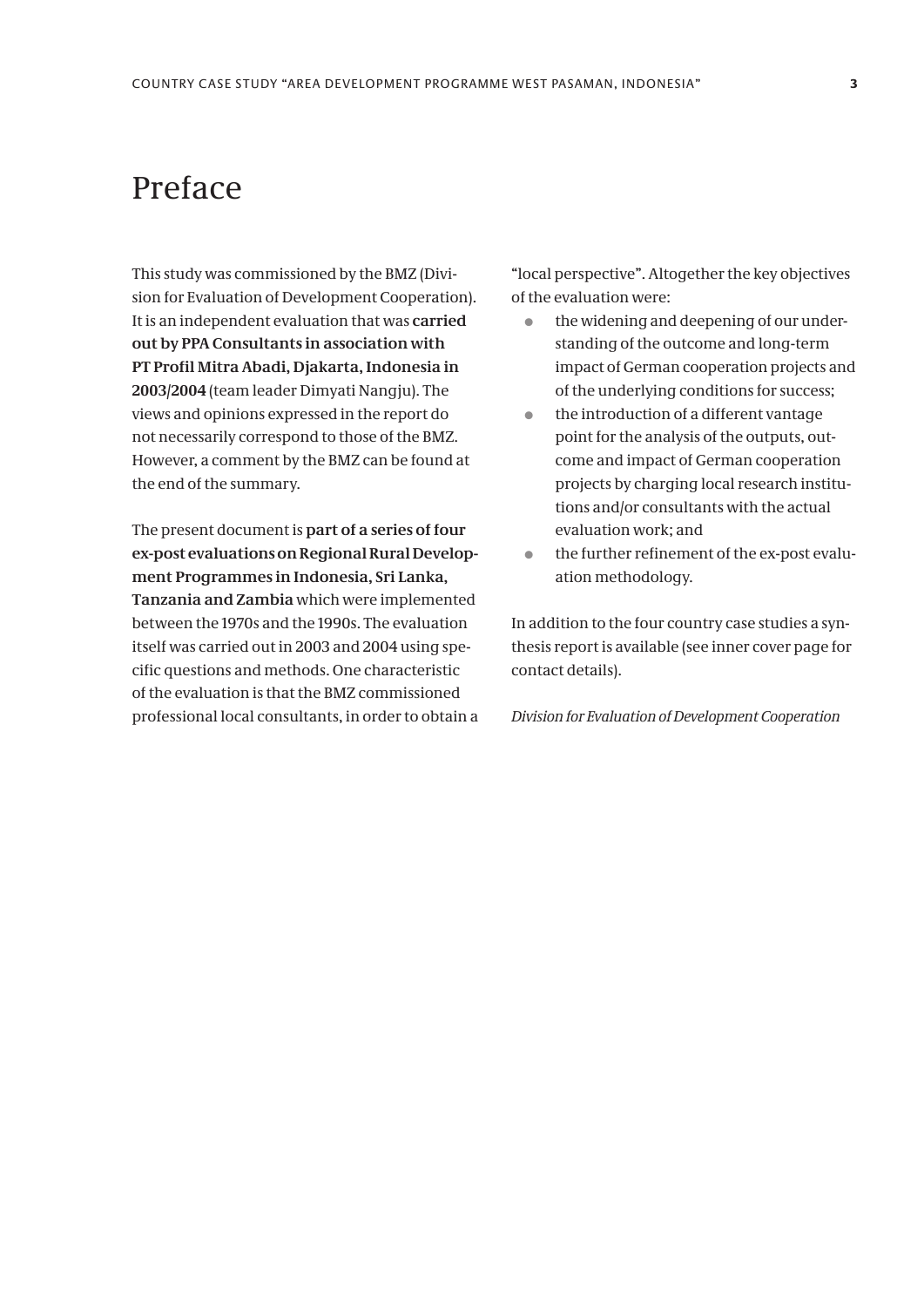### Summary of Evaluation

**The views presented in this study are opinions held by the independent external experts.**

#### **I. The Project**

The Area Development Program in West Pasaman (ADP) was identified in mid 1975, and implemented from 1980 to 1992 as a follow-up to the Agriculture Development Project ("Old" ADP). The project focused on the most backward and isolated area in West Sumatra, rather than on scattered areas in West Sumatra as in the case of the Old ADP, to ensure that the German assistance would achieve a significant impact within a relatively short period. The executing agency for ADP was the Directorate General for Regional Development under the Indonesian Ministry of Home Affairs which handed over the day-to-day responsibilities for project implementation and coordination to the Provincial Planning Agency (BAPPEDATingkat 1) based in Padang, the capital of West Sumatra, and later to the District Planning Agency (BAP-PEDA Tingkat 2) based in Lubuk Sikaping, the capital of Pasaman District.

The actual total cost of ADP was DM 70.8 million (equivalent to about US \$ 44.2 million). The project was financed by BMZ/GTZ through a grant of DM 57.1 million. The balance (DM 13.7 million) was financed by the Government of Indonesia (GOI). The total number of project beneficiaries in 1980 was estimated at about 200,000 persons or about 46,000 households. ADP was one of the first integrated area development projects in Indonesia. Its scope consisted of a large number of components, including project management and regional planning, intensification of rice and palawija (field crops) production, expansion of tree crops, livestock development, fishery development, agroforestry, small-scale industry development, rural banking, promotion of self-help initiatives, and women in development. Its objectives were to

(a) improve the standard of living of rural and urban population;

(b) reduce interregional disparities between West Pasaman and the rest of West Sumatra;

(c) strengthen the planning and management capacity of the executing and implementing agencies of ADP;

(d) activate the self-help capacities of the target groups; and

(e) promote the participation of the private sector in the development process of West Pasaman.

Pusat Pengembangan Agrobisnis (PPA) Consultants in association with Profil Mitra Abadi Company carried out ex-post evaluation of ADP from 1 November 2003 to 29 February 2004. The main objective of the study was to evaluate the impact, relevance, and sustainability of the long-term development of ADP on target groups, institutions, the agriculture sector, and related sectors. The evaluation was undertaken by a team of ten consultants following the approach and methodology approved by BMZ.

#### **II. Major Findings**

In analyzing this ex-post evaluation, the Team used three milestones:

(a) the date of commencement of ADP in 1980; (b) the date of ADP completion in 1992; and (c) the date when the ex-post evaluation was undertaken (2003).

Because the progress and achievements of ADP were inadequately monitored and evaluated by GTZ and the Executing Agency during its implementation, the evaluation team had to assess the performance of ADP on the basis of the available reports and documents, supplemented by interviews with various stakeholders (including project beneficiaries, government officials, German offi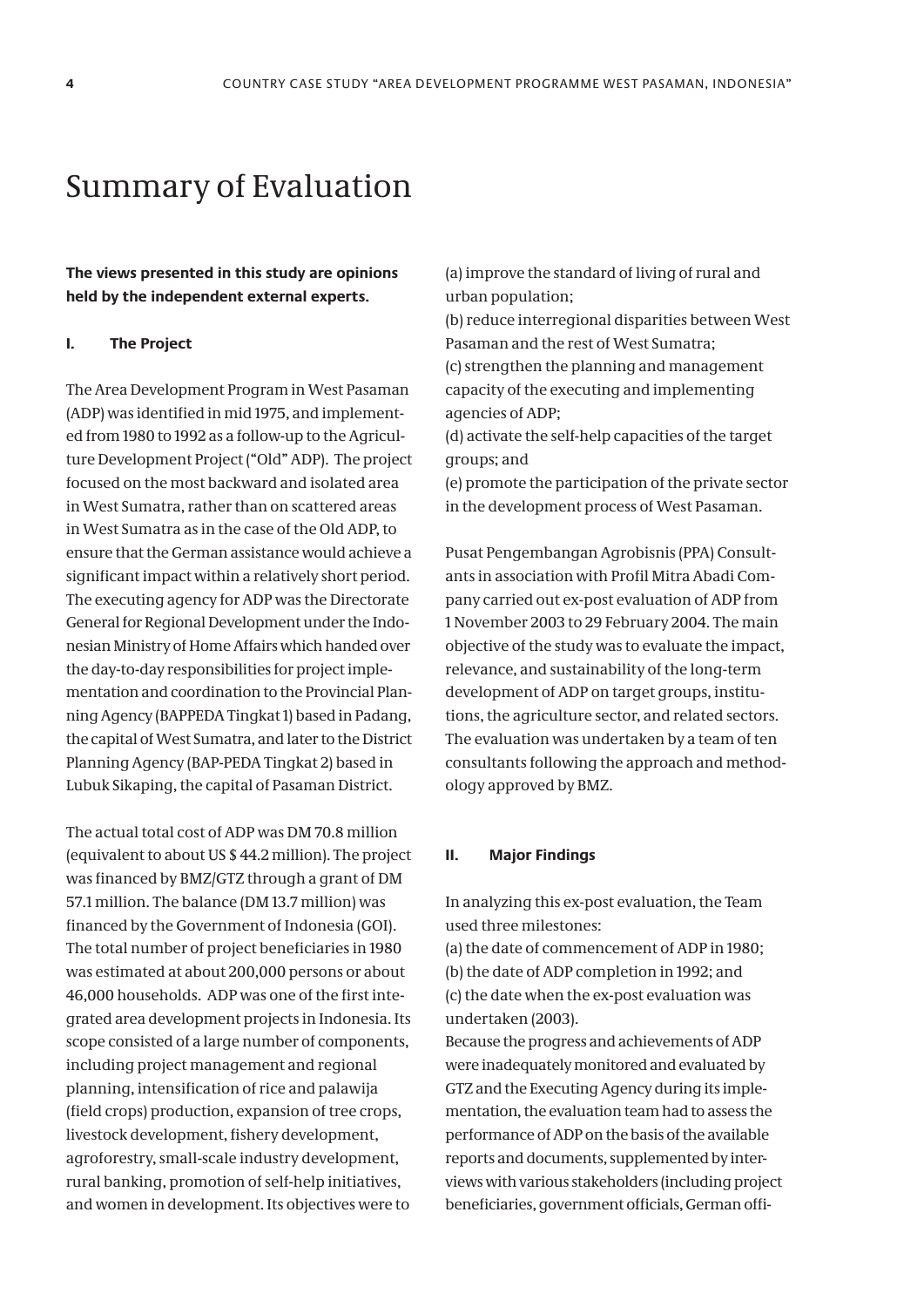cials, non-government organizations, bankers, and businessmen), participatory work-shops involving some stakeholders, and a socioeconomic impact survey in the project area. Specific achievements of ADP may be summarized as follows:

- 1. The planning and management capacities of the government agencies at the provincial and district levels were greatly strengthened through domestic and overseas training of some 350 staff. However, this institutional development was not sustainable after the project completion in 1992 (particularly after the introduction of the decentralization laws in 1999) since most of the trained staff have been transferred, terminated or not given suitable positions to apply their knowledge and skills.
- 2. The Regional Development Plan prepared during the feasibility study in 1979 was revised, strengthened and elaborated in consultation with the stakeholders using a bottom-up approach during 1980-1992, but this bottom-up approach was discontinued after 1992 due to the lack of budget and interest among the district officials.
- 3. The production of rice and palawija increased remarkably during 1980-1992. Although this improvement persisted up to 2003, their rates of growth have slowed down during the past decade.
- 4. The area and production of tree crops, particularly oil palm and cocoa, increased significantly during 1980-1992 and this improvement continues at a rapid rate up to the present due to increased participation of the private sector in agriculture development.
- 5. Fish production showed a large increase during 1980-1992, but there-after it declined due to over-fishing, and destruction of mangrove and coral reefs.
- 6. The population of cattle and goats increased during 1980-1992 but this increase was not sustainable since by 2002 their population declined to the same level as in 1980. In contrast, poultry production showed remarkable growth from 1980 up to 2003 which fueled a large demand for maize as a poultry feed.
- 7. The number of shifting cultivators in West Pasaman decreased significantly during the past two decades due to successful conversion of alang-alang (Imperata cylendrica)-infested land into productive land, and replacement of low yielding upland rice with profitable tree crops.
- 8. A rural finance model was successfully developed in West Pasaman through strengthening of the Regional Development Bank (BPD). This model has been replicated to other parts of West Sumatra.
- 9. Self-help initiatives failed to be developed sustainably in West Pasaman, except in oil palm area in Ophir, as shown by the poor performance of the cooperatives, farmers' groups, and water users associations (P3As) after project completion.
- 10. The number of small-scale industries or cottage industries increased consistently from 925 units in 1980 to 2,998 units in 2002 despite heavy competition from products imported from outside West Pasaman.
- 11. Status of women in West Pasaman has been greatly improved through training for income generating activities, strengthening the participation of women in the development process, and improvement of domestic water supply, health and education facilities, and family planning.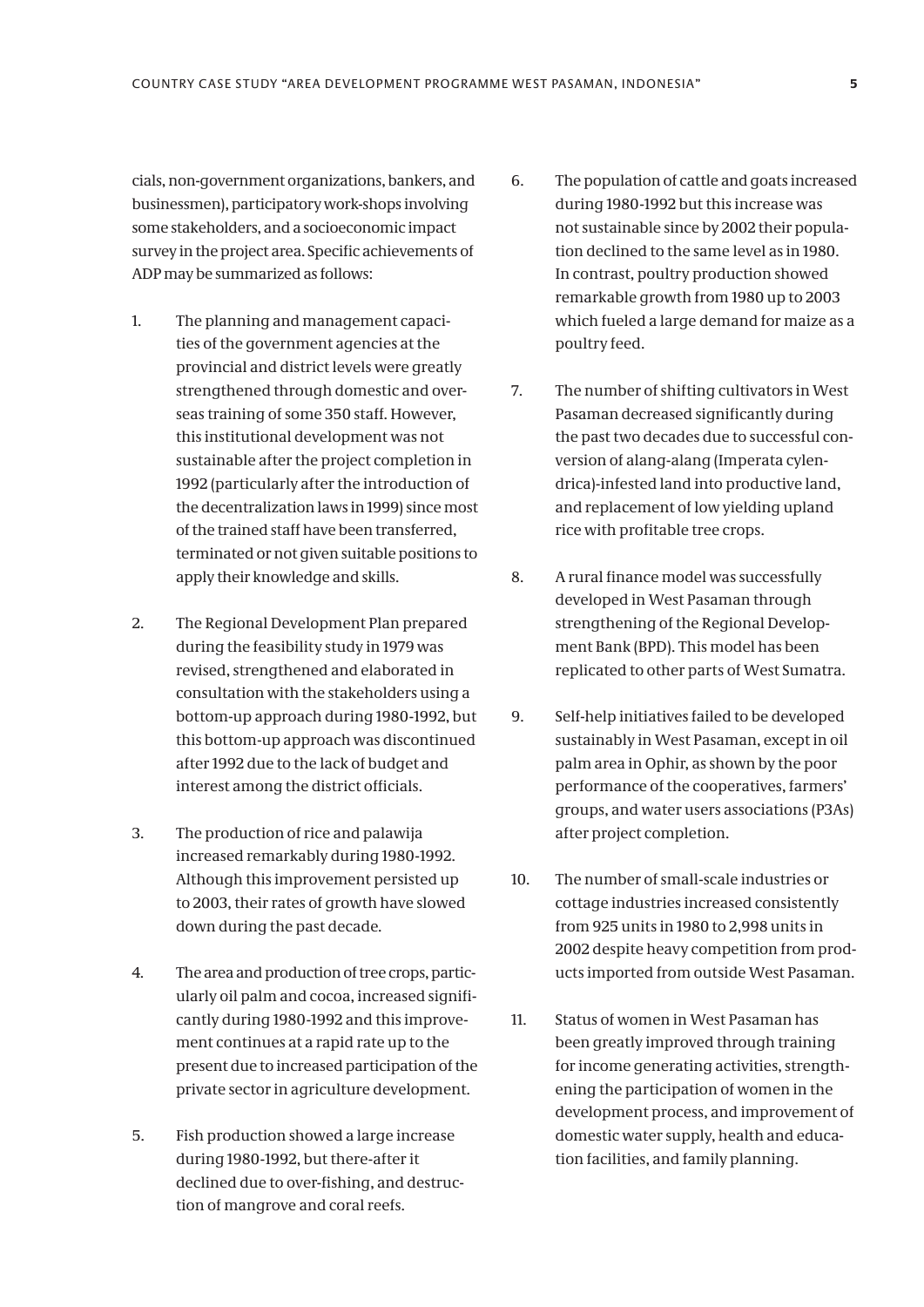On the basis of the above assessment, the evalu-**III. Recommendations** ation team undertook ex-post evaluation of ADP in terms of its relevance, efficiency, effectiveness, impacts, and sustainability. The results of the evaluation show that:

- ADP is relevant to BMZ's development  $\blacksquare$ policies, and GOI's policies and strategies prevailing in the 1980s. It is also relevant to meet the needs of the poor men and women in West Pasaman.
- ADP is rated partially effective since it has  $\bullet$ achieved only three of its five objectives, which are:

(a) improvement of the standard of living of the West Pasaman population: (b) reduction in disparities between West

Pasaman and the other districts in West Pasaman: and

(c) intensification of the role of the private sector in the development process.

- ADP is rated as efficient since its economic  $\blacksquare$ internal rate of return is estimated at 12.2% based on a benefit stream of increased agricultural output alone and the full cost of ADP.
- ADP has made significant impacts in  $\blacksquare$ improving the incomes and standard of living of the target groups, the agriculture sector and related sectors, but its impacts on the executing agencies, self-help groups and cooperatives have been unsatisfactory.
- ADP is rated partially sustainable because  $\overline{\phantom{0}}$ while there are some positive factors, which have sustained its impacts up to now, there are also some negative factors which could undermine its sustainability in the future.
- Overall, ADP is rated successful with a rating of 8 out of 10 (10 being excellent, and 1 very poor).

ADP was designed to promote economic growth and improve the living conditions of the poor on a sustainable basis. However, because the economic growth in West Pasaman has declined from 6.4% during 1983 -1992 to 3.7% during 1992-2002, while about 14% of the people in West Pasaman still live below the poverty line, it is recommended that the new District Government of West Pasaman should prepare clear and sound strategy on how to further reduce poverty in the rural and urban areas by focusing on the following areas:

- 1. Primary forests should be protected from further damage and degradation through enactment of strict forest protection laws and regulations, careful monitoring and supervision of protected forests and reserve forests, and giving severe punishment to violators.
- 2. Irrigation schemes should be properly operated and maintained through the provision of adequate budget for operation and maintenance (O&M), definition of clear responsibilities between provincial and district governments on O&M of irrigation schemes, collection of irrigation service fees from water users, and strengthening of water users associations (P3As).
- 3. Agricultural extension service should be strengthened through increasing the number of extension staff (PPL) to achieve one PPL per village, provision of adequate budget to conduct training and on-farm demonstrations, and developing strong linkage between extension and research institutions in the public and private sectors.
- 4. Marine resources should be protected from further damage and degradation through careful monitoring and supervision of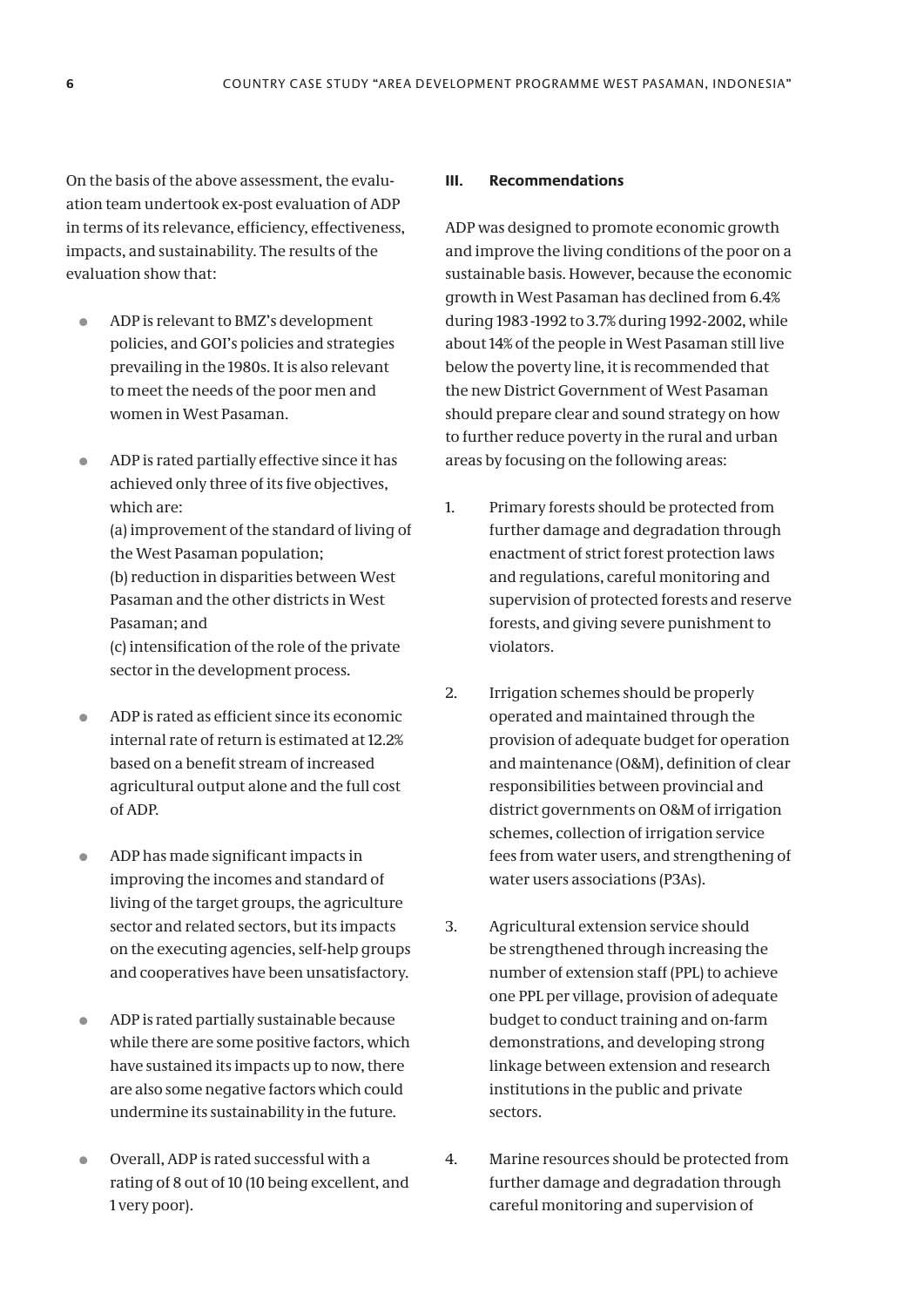mangroves and coral reefs, enactment of strict marine resources protection laws and regulations, and giving severe punishment to violators.

- 5. Self-help initiatives of poor men and women should be strengthened through training on organization, management and administration, and promotion of self-help group model developed under oil palm plantation project in ophir.
- 6. planning and management capacity of the government institutions should be strengthened through recruitment of qualified personnel, appropriate placement of personnel in their jobs according to their educational and work experience, provision of skills and on-the-job training to upgrade their skills, and provision of an efficient evaluation system to reward excellence and remove deadwood.
- 7. The conflicts between farmers and private oil palm companies on land ownership and profit sharing should be addressed timely by ensuring that the concept of nucleus estate with farmer's participation (nEsp) is strictly enforced by the companies.

### **IV. Conclusions**

overall, the performance of aDp is rated successful. This success was attributed to the following factors:

(a) high level participation of the private sector in development process;

(b) synergy between aDp and other projects (financed by BMZ and other funding agencies) implemented in West pasaman;

(c) good performance of the rural banking sector; and

(d) highly diversified cropping systems.

The development impacts of ADP on West Pasaman have been significant and positive. These impacts have been sustainable up to 2003 but there are risks that the gains achieved so far will be lost if the Government does not address the negative factors which have affected ADP sustainability. West Pasaman was recently declared as a separate district from the Pasaman District as a reflection of the effective assistance of the Federal Republic of Germany, and successful regional development program initiated by the national and provincial government of West Sumatra in this area.

The implementation of ADP has provided useful lessons to GOI and BMZ. Some of the important lessons learned from ADP include the following:

- 1. Building facilities for the government agencies and target groups (beneficiaries) should be more thoroughly scrutinized for conditions of post-project viability and sustainability. The commitment to operate and financial capability to maintain facilities should be carefully investigated before considering development of new facilities.
- 2. Implementation of an integrated development project involving many components and agencies is difficult and complex, and will produce successful outcome only if there is a long-term commitment of the funding agency, and strong support from the national, provincial and district governments.
- 3. Donor investment in government capacities and institutional strengthening must take into consideration of limited budget and political will to support the activities after the close of foreign funding, frequent transfers of personnel leading to dilution of any core institutional building, and likelihood that any capacity or institutional building can be easily undone by political consideration, which is an inescapable part of government.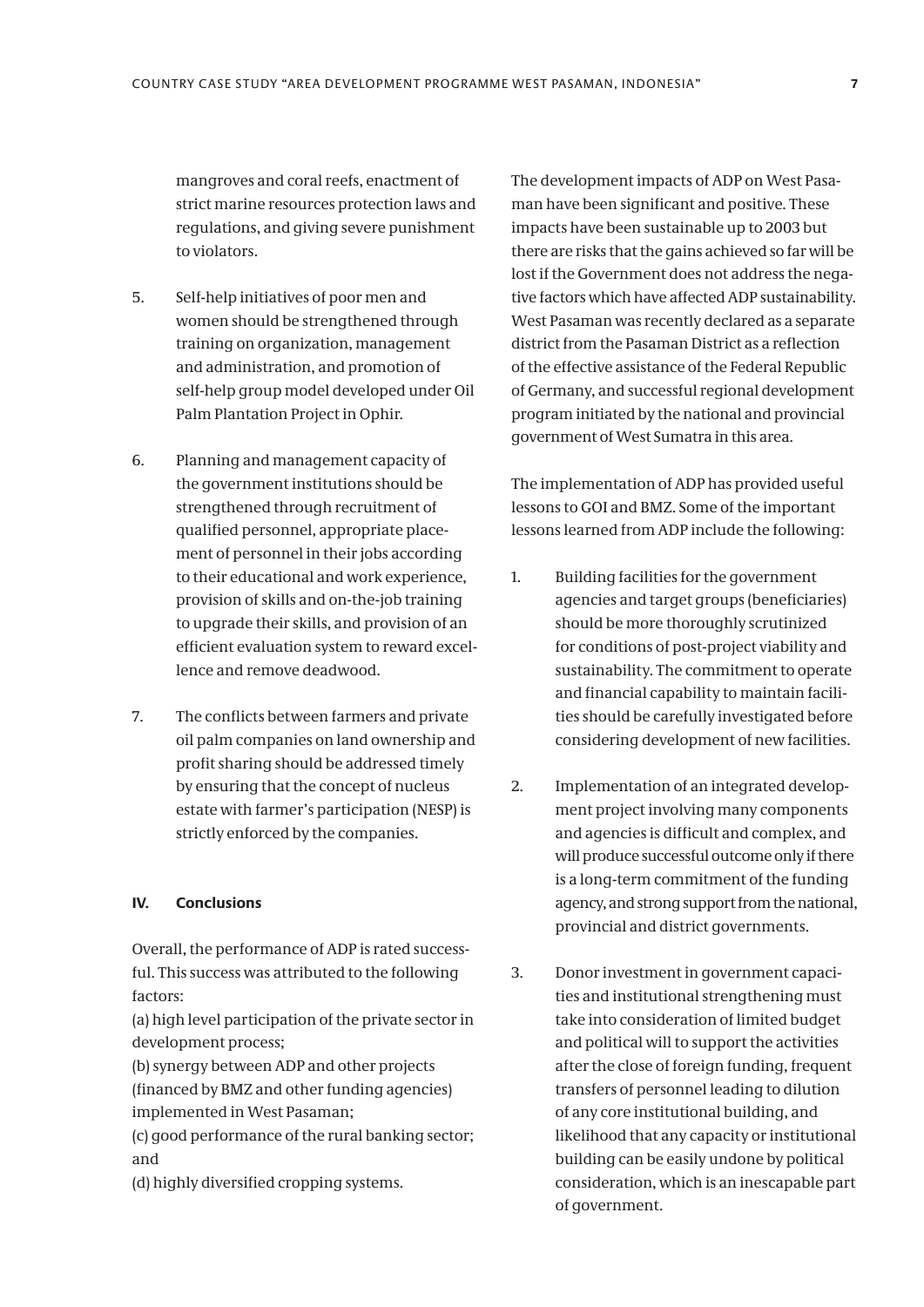- 4. Project designers should look to develop those areas that will not be dependent on government for future direction and support for sustainability. The project demonstrated that those activities most closely tied to the markets (crops development, oil palm plantation in Ophir, and rural banking) were the ones that not only survived, but thrived.
- 5. The success of self-help groups in Ophir is attributed to the high value and profitability of their enterprise, strong economic incentives to work together, and transparent financial system. These factors did not exist in other self-help groups outside Ophir, and therefore they quickly became unsustainable after the withdrawal of foreign funding.
- 6. Better monitoring, evaluation and record keeping are required if projects are to be effectively assessed. Details on project performance need to be kept at several levels depending on the information needs of the users.
- 7. During phase-out period, there should be a proper turnover of project vehicles, equipment and buildings from the funding agency to its counterpart agency in the provincial or district government. This will enhance the sustainability of the equipment, vehicles and buildings provided during the project period as it will avoid conflict on their ownership.
- 8. Project completion reports (PCR) should be jointly prepared by GOI and the funding agency. It should be a thorough exercise that summarizes project input and outputs, evaluates performance, and economically models the outcome.
- 9. It is essential that after project completion, GOI provides adequate budget for operation of maintenance to ensure that the facilities which have provided under the project can be operated and maintained on a sustainable basis.

### **Comment of BMZ**

This evaluation study provides extensive and deep in-sights into the impacts of regional rural development in West Pasaman. It has been conceptualised in a very thorough way, based on an impressive mix of data collection methods. The results can therefore be considered as valid. They are particularly interesting with regard to the improvement of self-help capacities, institutional capacity-building as well as measures of sustainable poverty alleviation. It is certainly worthwhile to read the full report.